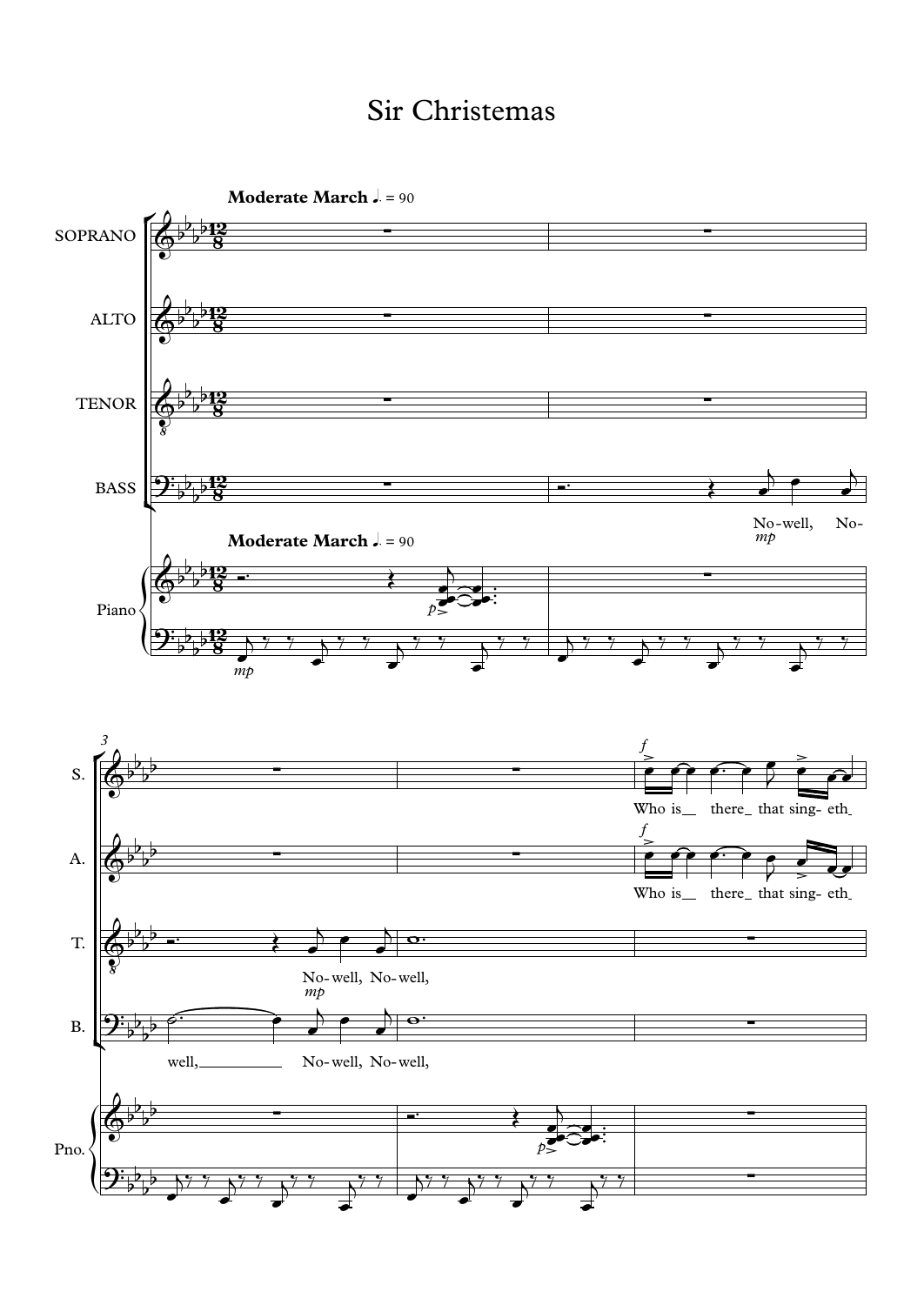



2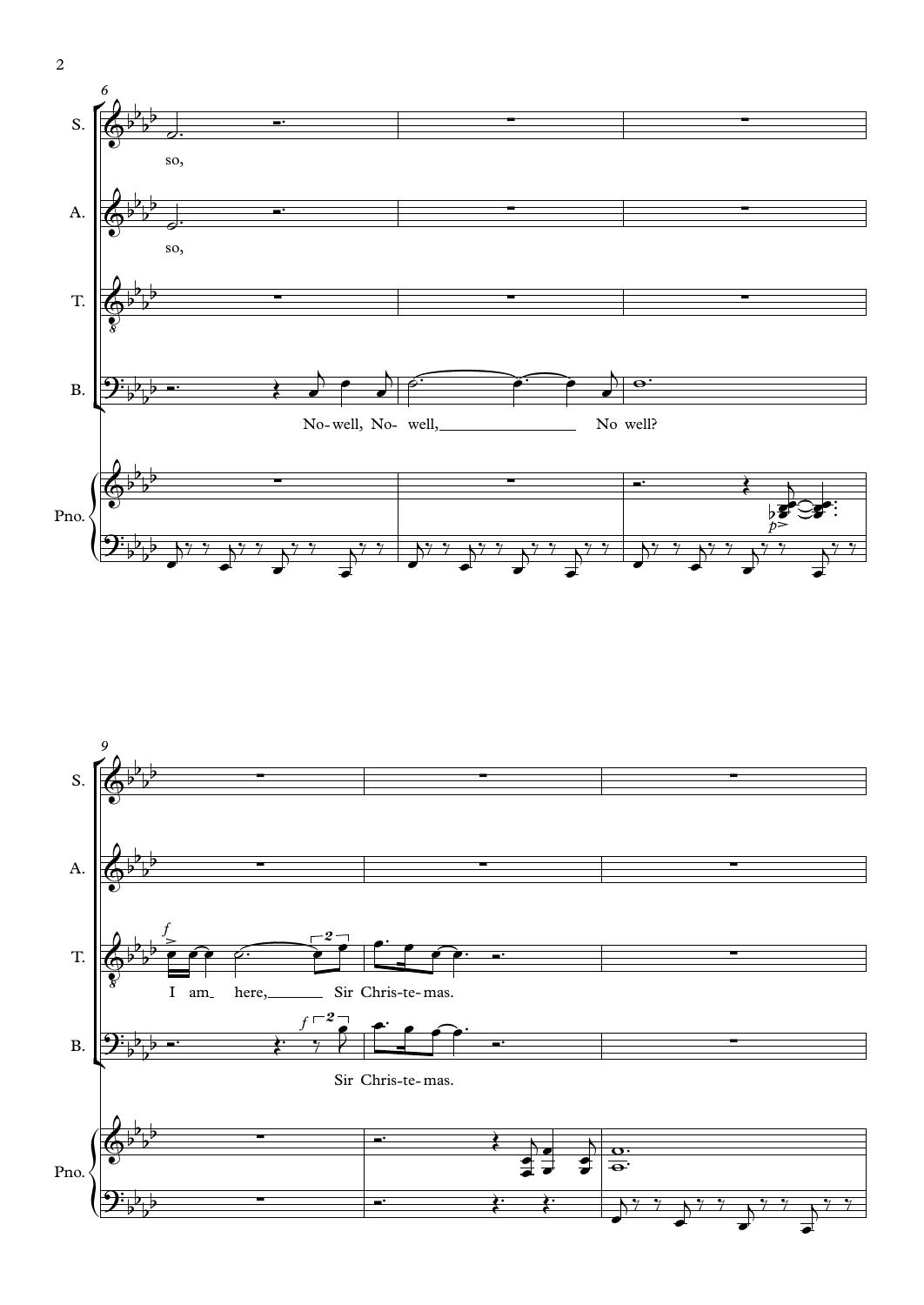

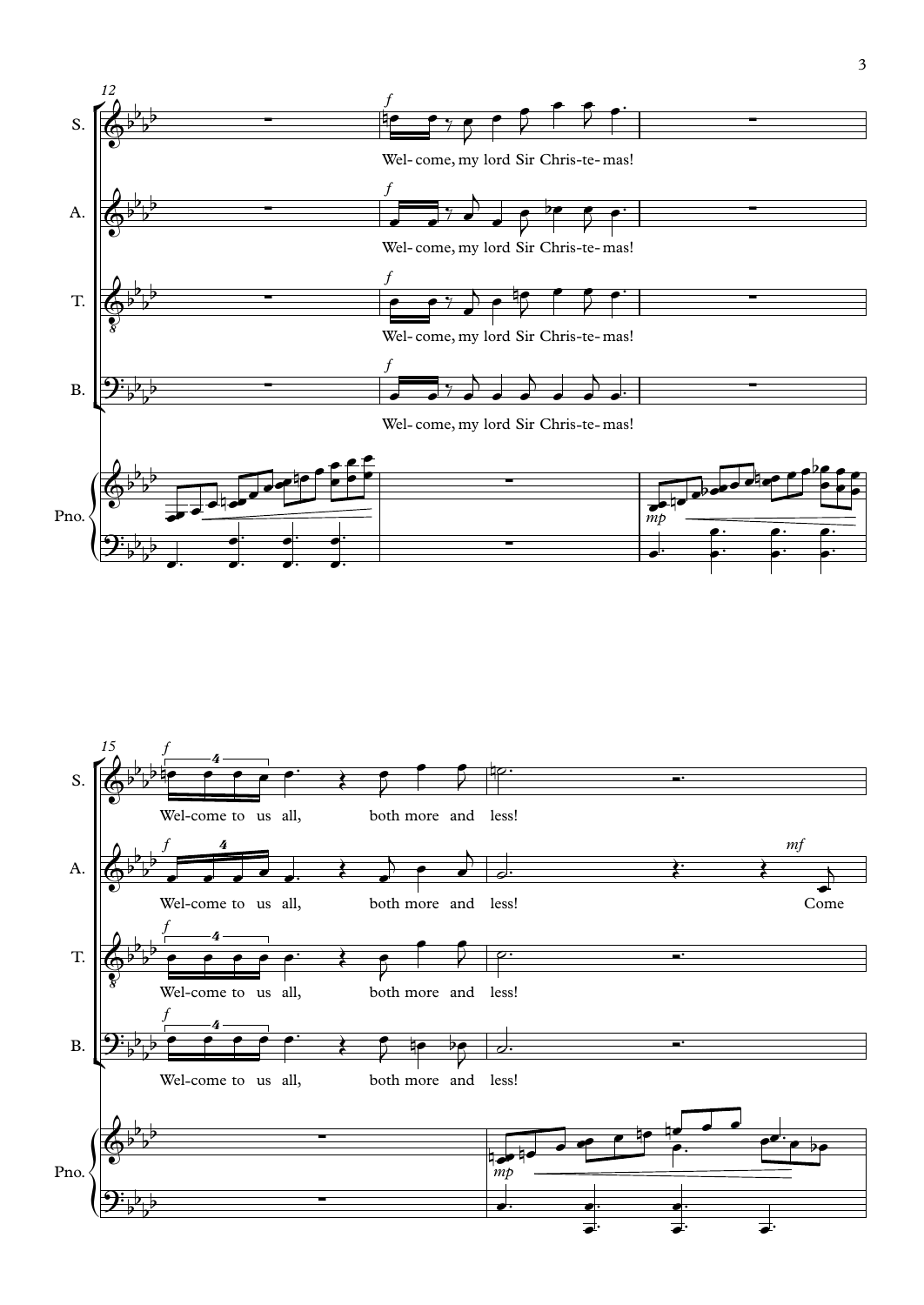

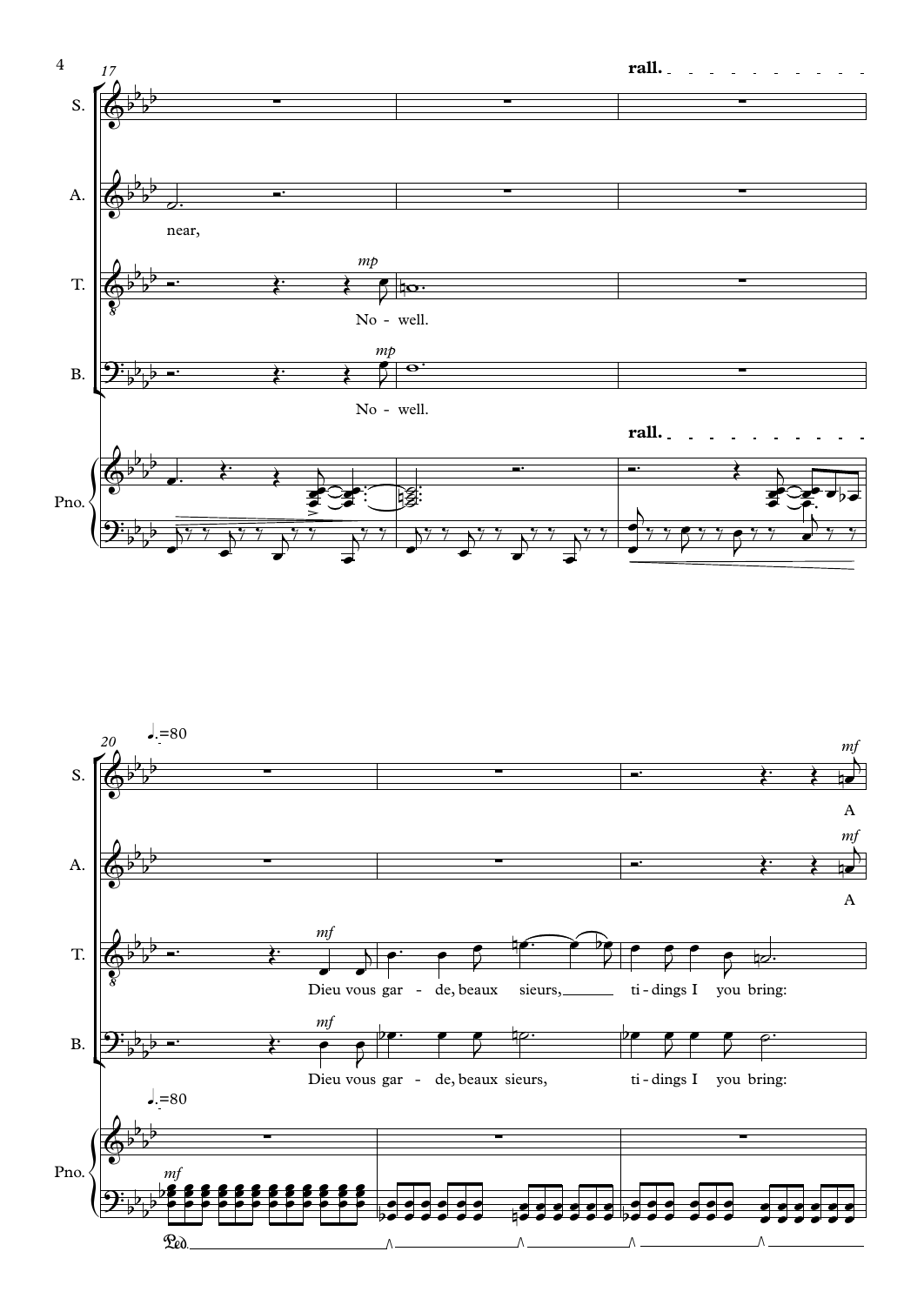

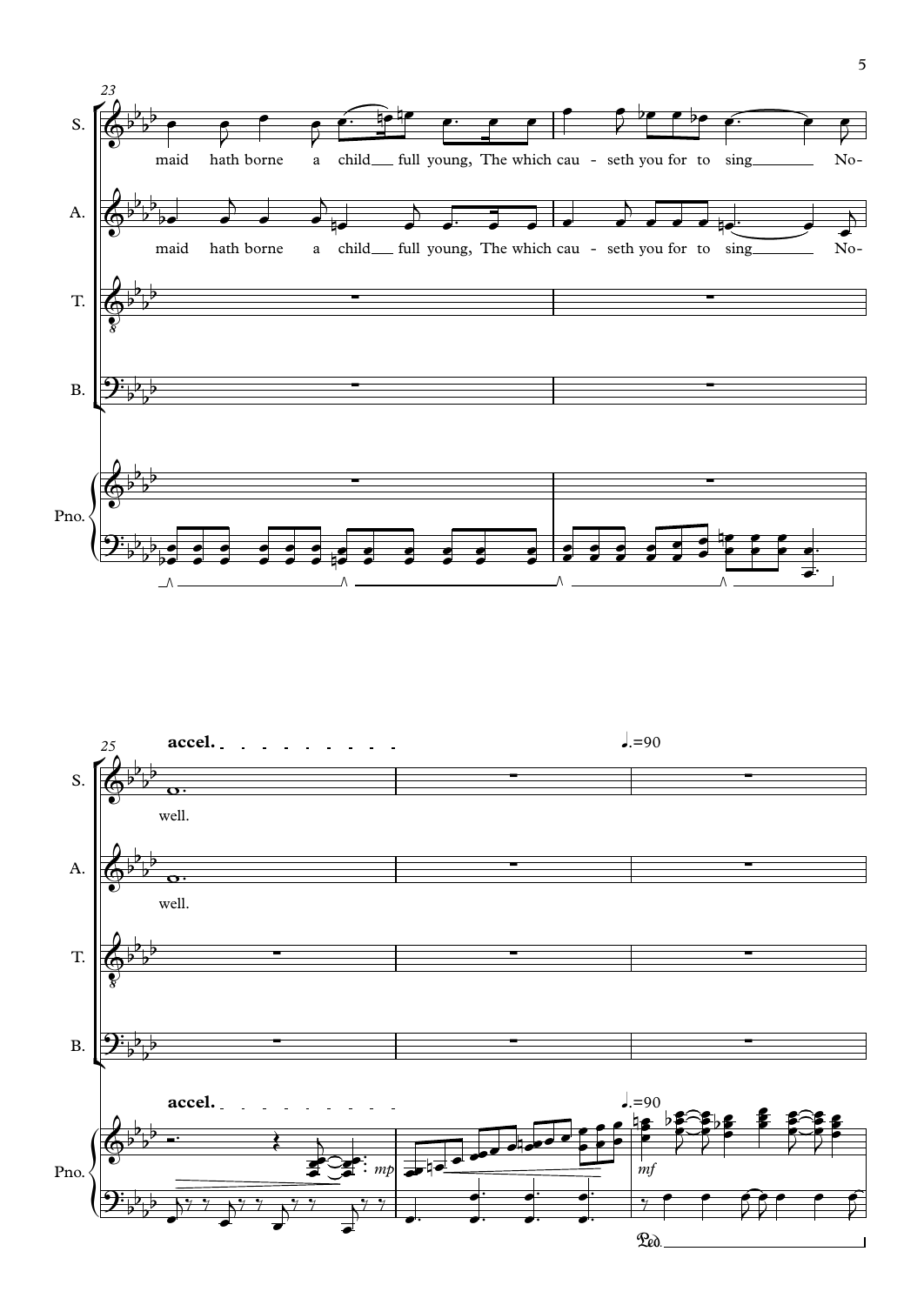



6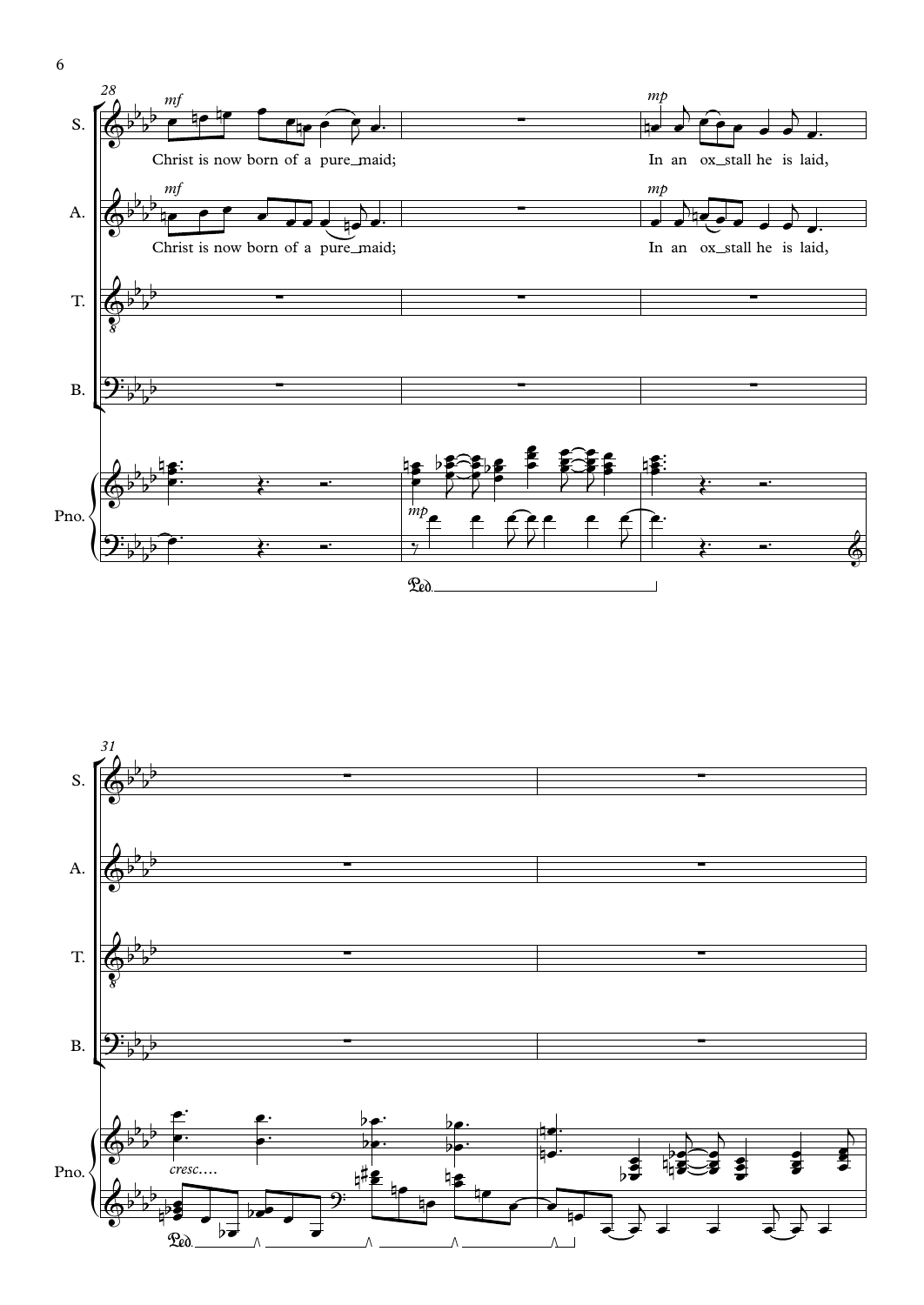

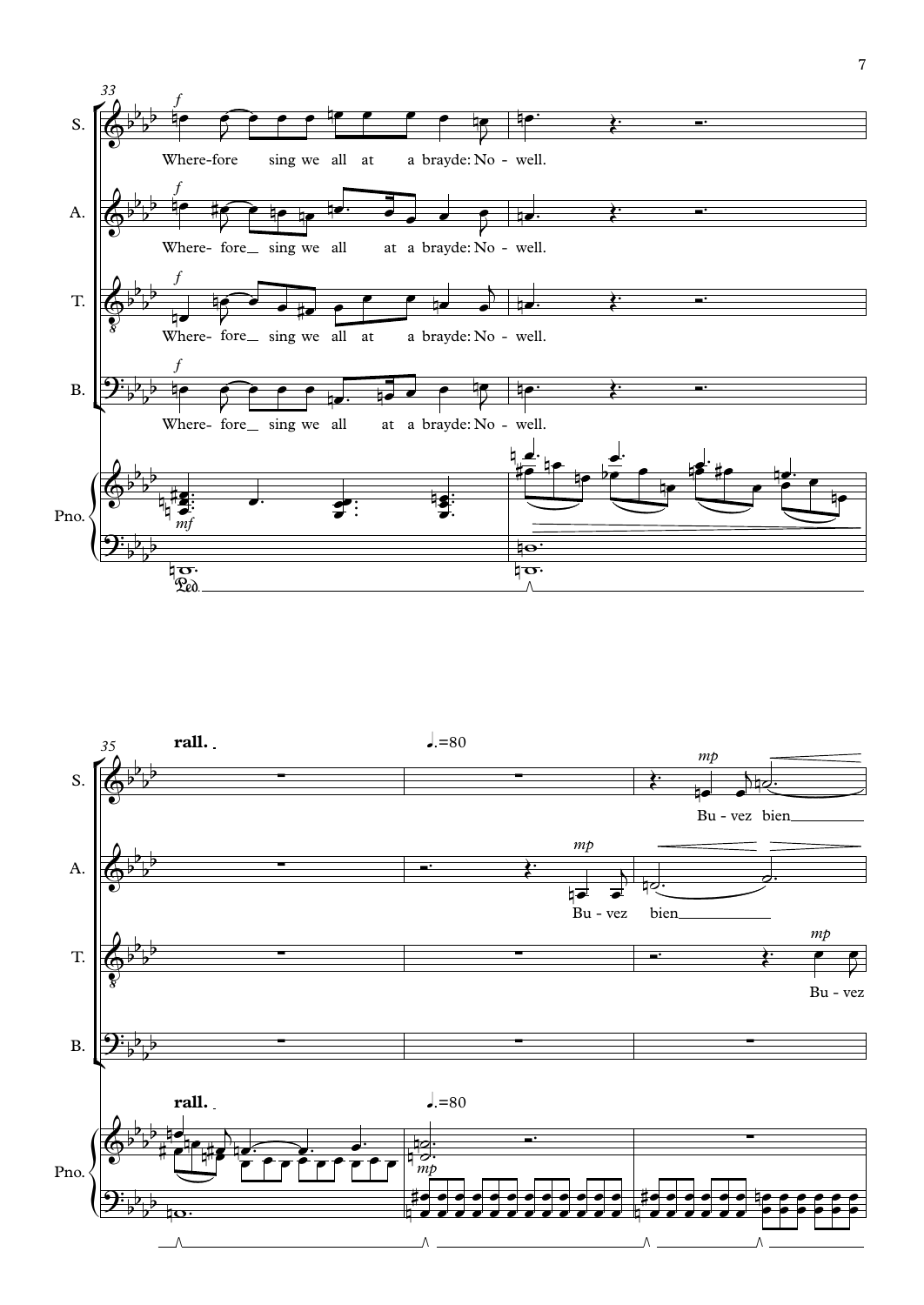



8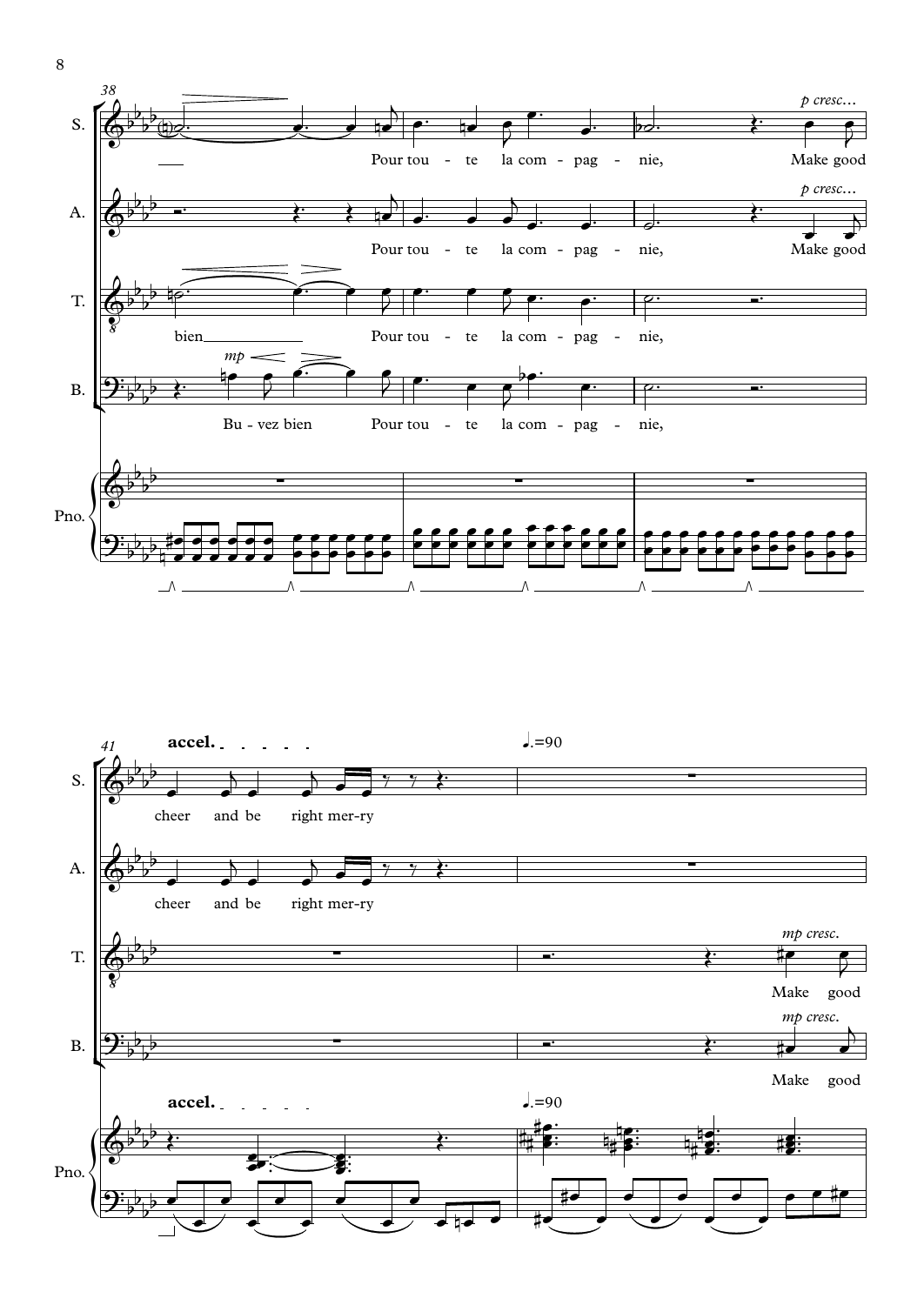